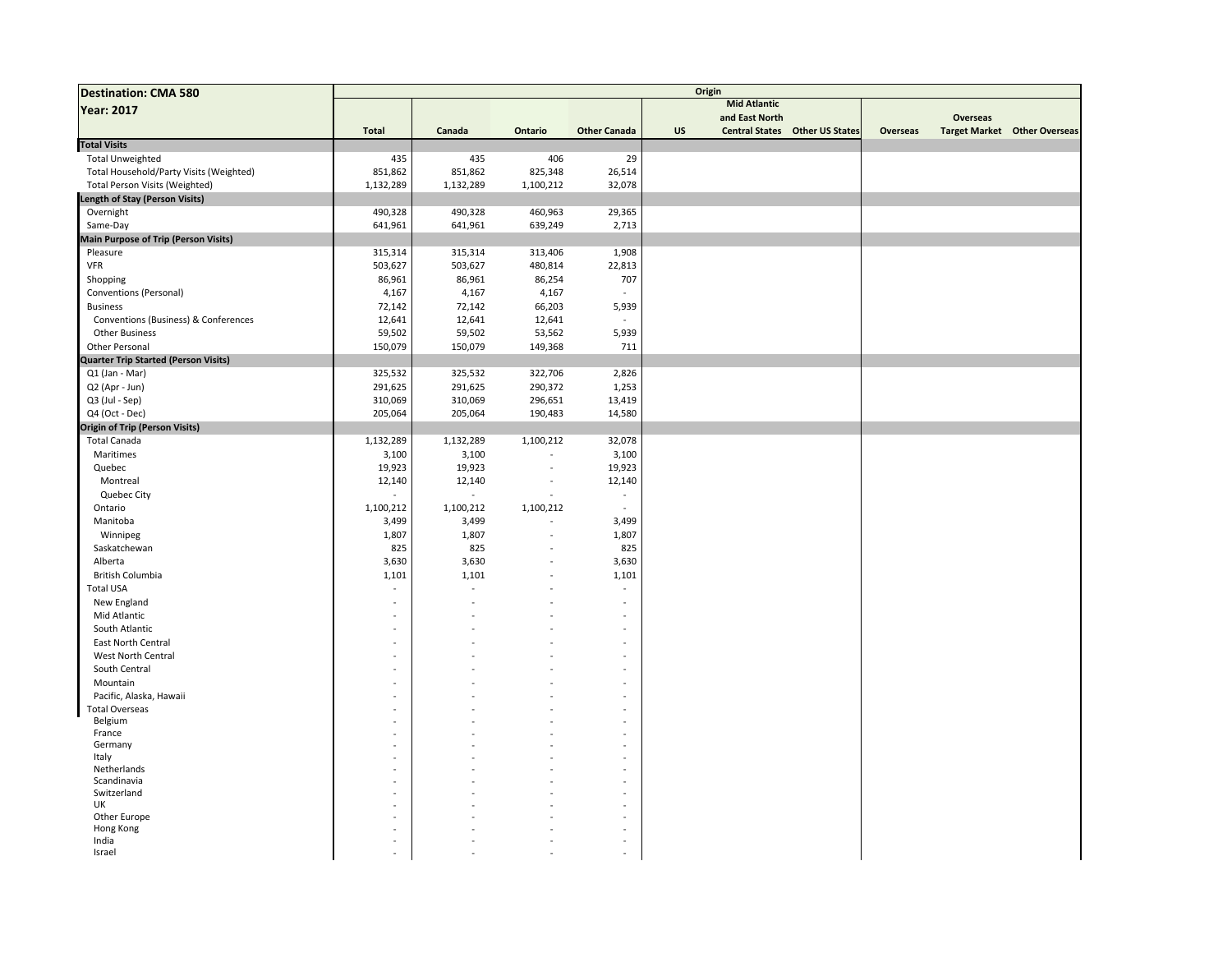| Japan                                                     |         |                    |                          |                          |
|-----------------------------------------------------------|---------|--------------------|--------------------------|--------------------------|
| Mainland China                                            |         |                    |                          |                          |
| South Korea                                               |         |                    |                          |                          |
| Other Asia                                                |         |                    |                          |                          |
| Australia                                                 |         |                    |                          |                          |
| Brazil                                                    |         |                    |                          |                          |
| Mexico                                                    |         |                    |                          |                          |
| Other Americas (excl. USA & Canada)                       |         |                    |                          | $\sim$                   |
| Africa                                                    |         | $\overline{a}$     |                          | $\sim$                   |
| Origin of Trip, Ontario Regions (Person Visits)           |         |                    |                          |                          |
| Region 1: Southwest Ontario                               | 38,995  | 38,995             | 38,995                   | $\overline{\phantom{a}}$ |
| Region 2: Niagara Falls Canada                            | 5,550   | 5,550              | 5,550                    |                          |
| Region 3: Hamilton, Halton, Brant                         | 16,567  | 16,567             | 16,567                   |                          |
| Region 4: Huron, Perth, Waterloo, Wellington              | 14,321  | 14,321             | 14,321                   |                          |
| Region 5: Greater Toronto Area                            | 110,476 | 110,476            | 110,476                  | $\overline{\phantom{a}}$ |
| Region 6: York, Durham, Hills of Headwaters               | 26,966  | 26,966             | 26,966                   |                          |
| Region 7: Bruce Peninsula, Southern Georgian Bay and Lake | 17,335  | 17,335             | 17,335                   |                          |
| Region 8: Kawartha and Northumberland                     |         | $\sim$             | $\sim$                   |                          |
|                                                           |         |                    |                          |                          |
| Region 9: South Eastern Ontario                           | 19,796  | 19,796             | 19,796                   |                          |
| Region 10: Ottawa and Countryside                         | 95,187  | 95,187             | 95,187                   |                          |
| Region 11: Haliburton Highlands to the Ottawa Valley      | 26,167  | 26,167             | 26,167                   | $\overline{\phantom{a}}$ |
| Region 12: Muskoka, Parry Sound and Algonquin Park        | 48,429  | 48,429             | 48,429                   | $\overline{a}$           |
| Region 13: Northern Ontario                               | 680,421 | 680,421            | 680,421                  |                          |
| Region 13a: North East Ontario                            | 570,595 | 570,595            | 570,595                  |                          |
| Region 13b: North Central Ontario                         | 99,754  | 99,754             | 99,754                   |                          |
| Region 13c: North West Ontario                            | 10,072  | 10,072             | 10,072                   |                          |
| CMA505: Ottawa-Hull                                       | 86,639  | 86,639             | 86,639                   |                          |
| CMA521: Kingston                                          | 5,179   | 5,179              | 5,179                    |                          |
| CMA529: Peterborough                                      |         |                    |                          | $\overline{a}$           |
| CMA532: Oshawa                                            | 6,789   | 6,789              | 6,789                    |                          |
| CMA535: Toronto                                           | 138,042 | 138,042            | 138,042                  |                          |
| CMA537: Hamilton                                          | 8,669   | 8,669              | 8,669                    |                          |
| CMA539: St.Catharines-Niagara                             | 5,550   | 5,550              | 5,550                    |                          |
|                                                           |         |                    |                          |                          |
| CMA541: Kitchener                                         | 9,831   | 9,831              | 9,831                    |                          |
| CMA543: Brantford                                         | 511     | 511                | 511                      |                          |
| CMA550: Guelph                                            | 3,665   | 3,665              | 3,665                    | $\overline{a}$           |
| CMA555: London                                            | 23,035  | 23,035             | 23,035                   |                          |
| CMA559: Windsor                                           | 2,203   | 2,203              | 2,203                    |                          |
| CMA568: Barrie                                            | 14,396  | 14,396             | 14,396                   |                          |
| CMA580: Sudbury                                           | 181,109 | 181,109            | 181,109                  |                          |
| CMA595: Thunder Bay                                       | 4,219   | 4,219              | 4,219                    |                          |
| CD01: Stormont, Dundas & Glengarry United Counties        |         | $\bar{\mathbf{z}}$ | $\blacksquare$           |                          |
| CD02: Prescott & Russell United Counties                  | 73,038  | 73,038             | 73,038                   | $\overline{a}$           |
| CD06: Ottawa-Carlton Regional Municipality                | 22,150  | 22,150             | 22,150                   |                          |
| CD07: Leeds & Grenville United Counties                   |         |                    |                          |                          |
|                                                           | 6,960   | 6,960              | 6,960                    |                          |
| CD09: Lanark County                                       |         | ÷,                 | $\blacksquare$           |                          |
| CD10: Frontenac County                                    | 4,255   | 4,255              | 4,255                    |                          |
| CD11: Lennox & Addington County                           | 924     | 924                | 924                      |                          |
| <b>CD12: Hastings County</b>                              | 7,657   | 7,657              | 7,657                    |                          |
| CD13: Prince Edward County                                |         |                    |                          | $\sim$                   |
| CD14: Northumberland County                               |         |                    |                          |                          |
| CD15: Peterborough County                                 |         |                    | ÷.                       |                          |
| CD16: Kawartha Lakes                                      |         |                    | $\sim$                   |                          |
| CD18: Durham Regional Municipality                        | 6,789   | 6,789              | 6,789                    |                          |
| CD19: York Regional Municipality                          | 20,177  | 20,177             | 20,177                   |                          |
| CD20: Toronto Metropolitan Municipality                   | 86,305  | 86,305             | 86,305                   |                          |
| CD21: Peel Regional Municipality                          | 24,171  | 24,171             | 24,171                   | ÷,                       |
|                                                           |         |                    | $\overline{\phantom{a}}$ | $\sim$                   |
| CD22: Dufferin County                                     |         |                    |                          |                          |
| CD23: Wellington County                                   | 4,490   | 4,490              | 4,490                    |                          |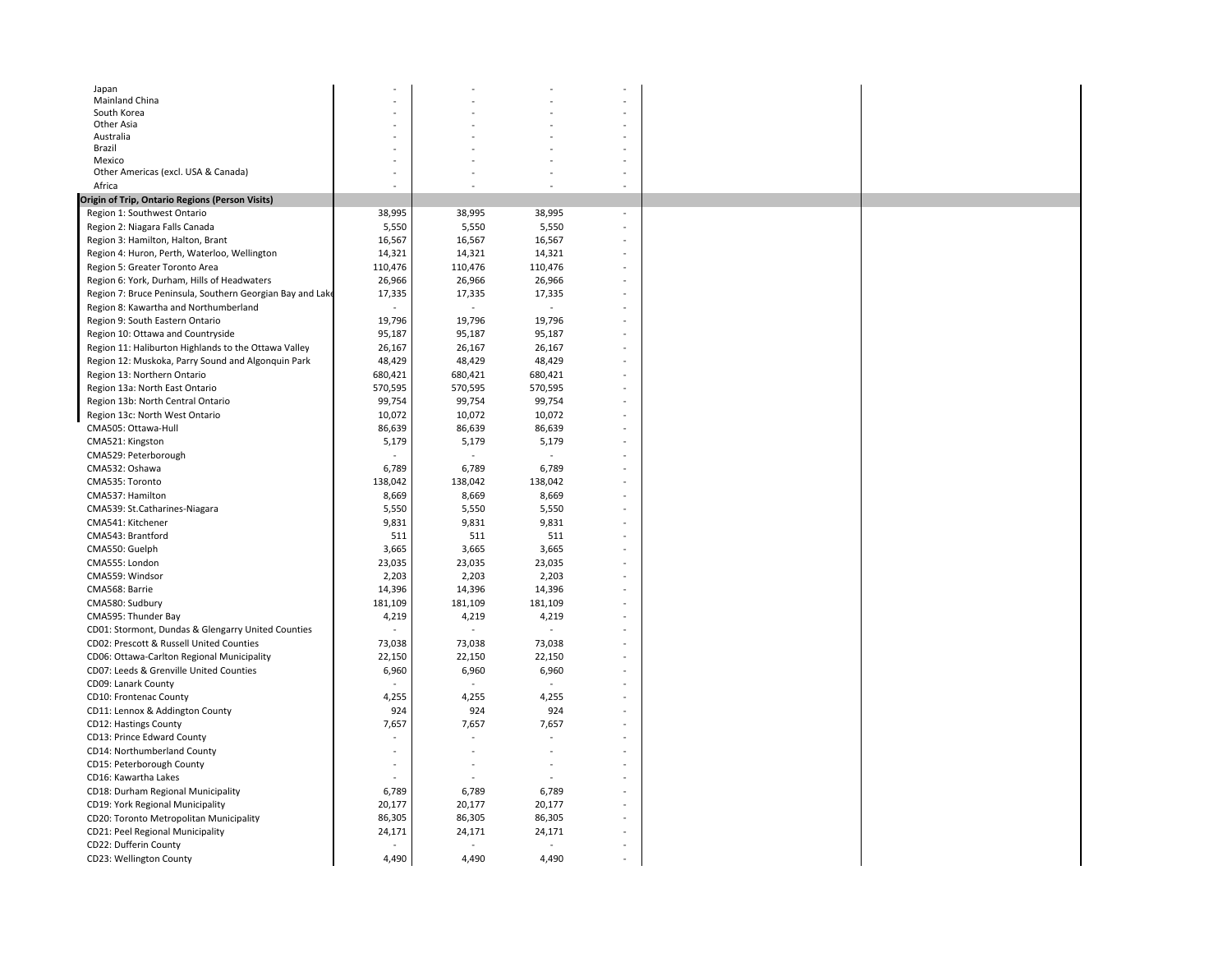| CD24: Halton Regional Municipality             | 11,391          | 11,391          | 11,391                   |        |  |
|------------------------------------------------|-----------------|-----------------|--------------------------|--------|--|
| CD25: Hamilton-Wentworth Regional Municipality | 4,666           | 4,666           | 4,666                    |        |  |
| CD26: Niagara Regional Municipality            | 5,550           | 5,550           | 5,550                    |        |  |
|                                                | 1,546           |                 | 1,546                    |        |  |
| CD28: Haldimand-Norfolk Regional Municipality  | 511             | 1,546<br>511    | 511                      |        |  |
| CD29: Brant County                             |                 |                 |                          |        |  |
| CD30: Waterloo Regional Municipality           | 9,831           | 9,831           | 9,831                    |        |  |
| CD31: Perth County                             |                 | $\omega$        | $\overline{\phantom{a}}$ |        |  |
| CD32: Oxford County                            | 9,342           | 9,342           | 9,342                    |        |  |
| CD34: Elgin County                             |                 | $\blacksquare$  | $\sim$                   |        |  |
| CD36: Kent County                              | 1,177           | 1,177           | 1,177                    |        |  |
| CD37: Essex County                             | 2,203           | 2,203           | 2,203                    |        |  |
| CD38: Lambton County                           | 1,692           | 1,692           | 1,692                    |        |  |
| CD39: Middlesex County                         | 23,035          | 23,035          | 23,035                   |        |  |
| CD40: Huron County                             |                 | $\omega$        | $\omega$                 |        |  |
| CD41: Bruce County                             | 2,939           | 2,939           | 2,939                    |        |  |
| CD42: Grey County                              |                 | $\sim$          | $\sim$                   |        |  |
| CD43: Simcoe County                            | 14,396          | 14,396          | 14,396                   |        |  |
| CD44: Muskoka District Municipality            |                 | $\blacksquare$  | $\sim$                   |        |  |
| CD46: Haliburton County                        |                 |                 | $\overline{\phantom{a}}$ |        |  |
| CD47: Renfrew County                           | 26,167          | 26,167          | 26,167                   |        |  |
| <b>CD48: Nipissing District</b>                | 137,812         | 137,812         | 137,812                  |        |  |
| CD49: Parry Sound District                     | 53,694          | 53,694          | 53,694                   |        |  |
| CD51: Manitoulin District                      | 12,738          | 12,738          | 12,738                   |        |  |
| CD52: Sudbury District                         | 144,906         | 144,906         | 144,906                  |        |  |
| CD53: Sudbury Regional Municipality            | 181,109         | 181,109         | 181,109                  |        |  |
| CD54: Timiskaming District                     | 19,528          | 19,528          | 19,528                   |        |  |
| CD56: Cochrane District                        | 72,883          | 72,883          | 72,883                   |        |  |
| CD57: Algoma District                          | 96,107          | 96,107          | 96,107                   |        |  |
| CD58: Thunder Bay District                     | 8,466           | 8,466           | 8,466                    |        |  |
| CD59: Rainy River District                     | 886             | 886             | 886                      |        |  |
| CD60: Kenora District                          | 720             | 720             | 720                      | $\sim$ |  |
| <b>Accommodation Type (Person Visits)</b>      |                 |                 |                          |        |  |
| Roofed commercial                              | 174,501         | 174,501         | 166,021                  | 8,480  |  |
| Hotels                                         | 136,569         | 136,569         | 129,268                  | 7,301  |  |
| Motels                                         |                 |                 |                          |        |  |
| Commercial cottage/cabins                      | 25,827<br>1,563 | 25,827<br>1,563 | 24,648<br>1,563          | 1,179  |  |
|                                                |                 |                 |                          |        |  |
| Other roofed commercial                        | 10,542          | 10,542          | 10,542                   |        |  |
| Camping/RV facilities                          | 8,977           | 8,977           | 8,524                    | 454    |  |
| Private homes/cottages                         | 306,442         | 306,442         | 285,609                  | 20,833 |  |
| Private homes                                  | 263,179         | 263,179         | 243,513                  | 19,666 |  |
| Private cottages                               | 45,229          | 45,229          | 44,062                   | 1,167  |  |
| Other accommodation type                       | 11,401          | 11,401          | 11,401                   |        |  |
| <b>Number of Nights</b>                        |                 |                 |                          |        |  |
| <b>Total Nights</b>                            | 1,414,300       | 1,414,300       | 1,314,480                | 99,819 |  |
| 0 nights (Person Visits)                       | 641,961         | 641,961         | 639,249                  | 2,713  |  |
| 1 night (Person Visits)                        | 139,090         | 139,090         | 131,925                  | 7,165  |  |
| 2 nights (Person Visits)                       | 151,040         | 151,040         | 148,843                  | 2,196  |  |
| 3 nights (Person Visits)                       | 90,969          | 90,969          | 76,364                   | 14,604 |  |
| 4 nights (Person Visits)                       | 49,765          | 49,765          | 46,839                   | 2,926  |  |
| 5 nights (Person Visits)                       | 9,702           | 9,702           | 9,702                    |        |  |
| 6 - 9 nights (Person Visits)                   | 39,923          | 39,923          | 39,306                   | 618    |  |
| 10+ nights (Person Visits)                     | 9,840           | 9,840           | 7,984                    | 1,856  |  |
| Average nights of total visits                 | $1.2$           | 1.2             | 1.2                      | 3.1    |  |
| Average nights of overnight visits             | 2.9             | 2.9             | 2.9                      | 3.4    |  |
| <b>Number of Nights by Accommodation Type</b>  |                 |                 |                          |        |  |
| Nights in roofed commercial                    | 369,084         | 369,084         | 350,979                  | 18,105 |  |
| Nights in hotels                               | 306,422         | 306,422         | 294,664                  | 11,758 |  |
| Nights in motels                               | 40,537          | 40,537          | 34,191                   | 6,347  |  |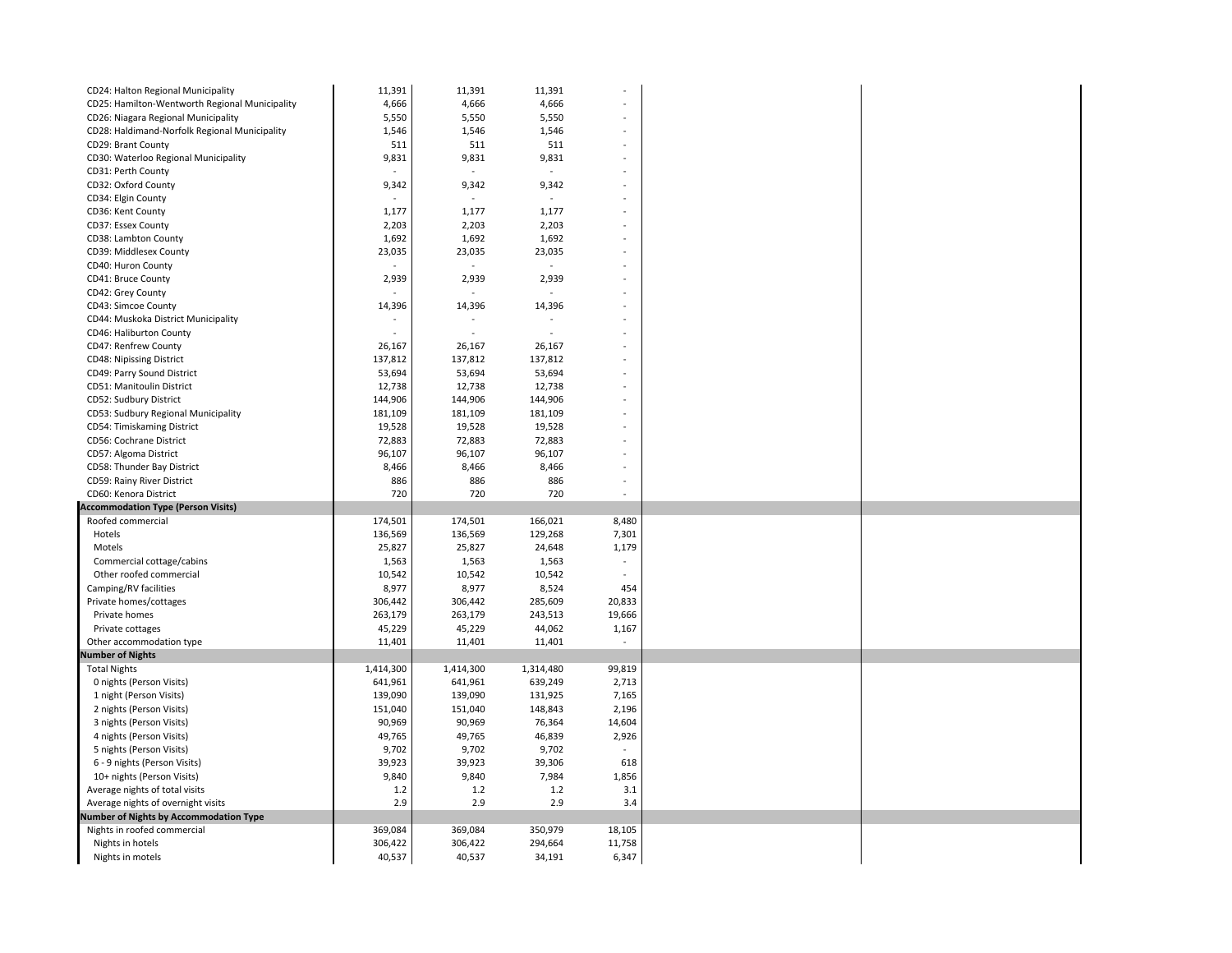| Nights in commercial cottage/cabins                                               | 5,900                    | 5,900     | 5,900     |                          |  |
|-----------------------------------------------------------------------------------|--------------------------|-----------|-----------|--------------------------|--|
| Nights in other roofed commercial                                                 | 16,224                   | 16,224    | 16,224    |                          |  |
| Nights in camping/RV facilities                                                   | 25,475                   | 25,475    | 24,568    | 907                      |  |
| Nights in private homes/cottages                                                  | 987,013                  | 987,013   | 906,206   | 80,807                   |  |
| Nights in private homes                                                           | 844,797                  | 844,797   | 765,157   | 79,640                   |  |
| Nights in private cottages                                                        | 142,216                  | 142,216   | 141,049   | 1,167                    |  |
| Nights in other                                                                   | 32,728                   | 32,728    | 32,728    | $\omega$                 |  |
| <b>Place Visited in Ontario (Person Visits)</b>                                   |                          |           |           |                          |  |
| Region 1: Southwest Ontario                                                       | $\overline{\phantom{a}}$ | $\sim$    | $\sim$    | $\overline{\phantom{a}}$ |  |
|                                                                                   |                          |           |           |                          |  |
| Region 2: Niagara Falls Canada                                                    |                          |           |           |                          |  |
| Region 3: Hamilton, Halton, Brant<br>Region 4: Huron, Perth, Waterloo, Wellington |                          |           |           |                          |  |
| Region 5: Greater Toronto Area                                                    |                          |           |           |                          |  |
| Region 6: York, Durham, Hills of Headwaters                                       |                          |           |           |                          |  |
|                                                                                   |                          |           |           |                          |  |
| Region 7: Bruce Peninsula, Southern Georgian Bay and Lake                         |                          |           |           |                          |  |
| Region 8: Kawartha and Northumberland                                             |                          |           |           |                          |  |
| Region 9: South Eastern Ontario<br>Region 10: Ottawa and Countryside              |                          |           |           |                          |  |
|                                                                                   |                          |           |           |                          |  |
| Region 11: Haliburton Highlands to the Ottawa Valley                              |                          |           |           |                          |  |
| Region 12: Muskoka, Parry Sound and Algonquin Park                                |                          | 1,132,289 |           | 32,078                   |  |
| Region 13: Northern Ontario                                                       | 1,132,289                |           | 1,100,212 |                          |  |
| Region 13a: North East Ontario                                                    | 1,132,289                | 1,132,289 | 1,100,212 | 32,078                   |  |
| Region 13b: North Central Ontario                                                 | ۰                        |           |           |                          |  |
| Region 13c: North West Ontario                                                    | ä,                       |           |           |                          |  |
| CMA505: Ottawa-Hull                                                               |                          |           |           |                          |  |
| CMA521: Kingston                                                                  |                          |           |           |                          |  |
| CMA529: Peterborough                                                              |                          |           |           |                          |  |
| CMA532: Oshawa<br>CMA535: Toronto                                                 |                          |           |           |                          |  |
|                                                                                   |                          |           |           |                          |  |
| CMA537: Hamilton                                                                  |                          |           |           |                          |  |
| CMA539: St.Catharines-Niagara                                                     |                          |           |           |                          |  |
| CMA541: Kitchener                                                                 |                          |           |           |                          |  |
| CMA543: Brantford                                                                 |                          |           |           |                          |  |
| CMA550: Guelph                                                                    |                          |           |           |                          |  |
| CMA555: London                                                                    |                          |           |           |                          |  |
| CMA559: Windsor                                                                   |                          |           |           |                          |  |
| CMA568: Barrie                                                                    |                          |           |           |                          |  |
| CMA580: Sudbury                                                                   | 1,132,289                | 1,132,289 | 1,100,212 | 32,078                   |  |
| CMA595: Thunder Bay                                                               |                          |           |           |                          |  |
| CD01: Stormont, Dundas & Glengarry United Counties                                |                          |           |           |                          |  |
| CD02: Prescott & Russell United Counties                                          |                          |           |           |                          |  |
| CD06: Ottawa-Carlton Regional Municipality                                        |                          |           |           |                          |  |
| CD07: Leeds & Grenville United Counties                                           |                          |           |           |                          |  |
| CD09: Lanark County                                                               |                          |           |           |                          |  |
| CD10: Frontenac County                                                            |                          |           |           |                          |  |
| CD11: Lennox & Addington County                                                   |                          |           |           |                          |  |
| <b>CD12: Hastings County</b>                                                      |                          |           |           |                          |  |
| CD13: Prince Edward County                                                        |                          |           |           |                          |  |
| CD14: Northumberland County<br>CD15: Peterborough County                          |                          |           |           |                          |  |
| CD16: Kawartha Lakes                                                              |                          |           |           |                          |  |
| CD18: Durham Regional Municipality                                                |                          |           |           |                          |  |
|                                                                                   |                          |           |           |                          |  |
| CD19: York Regional Municipality                                                  |                          |           |           |                          |  |
| CD20: Toronto Metropolitan Municipality                                           |                          |           |           |                          |  |
| CD21: Peel Regional Municipality                                                  |                          |           |           |                          |  |
| CD22: Dufferin County                                                             |                          |           |           |                          |  |
| CD23: Wellington County                                                           |                          |           |           |                          |  |
| CD24: Halton Regional Municipality                                                |                          |           |           |                          |  |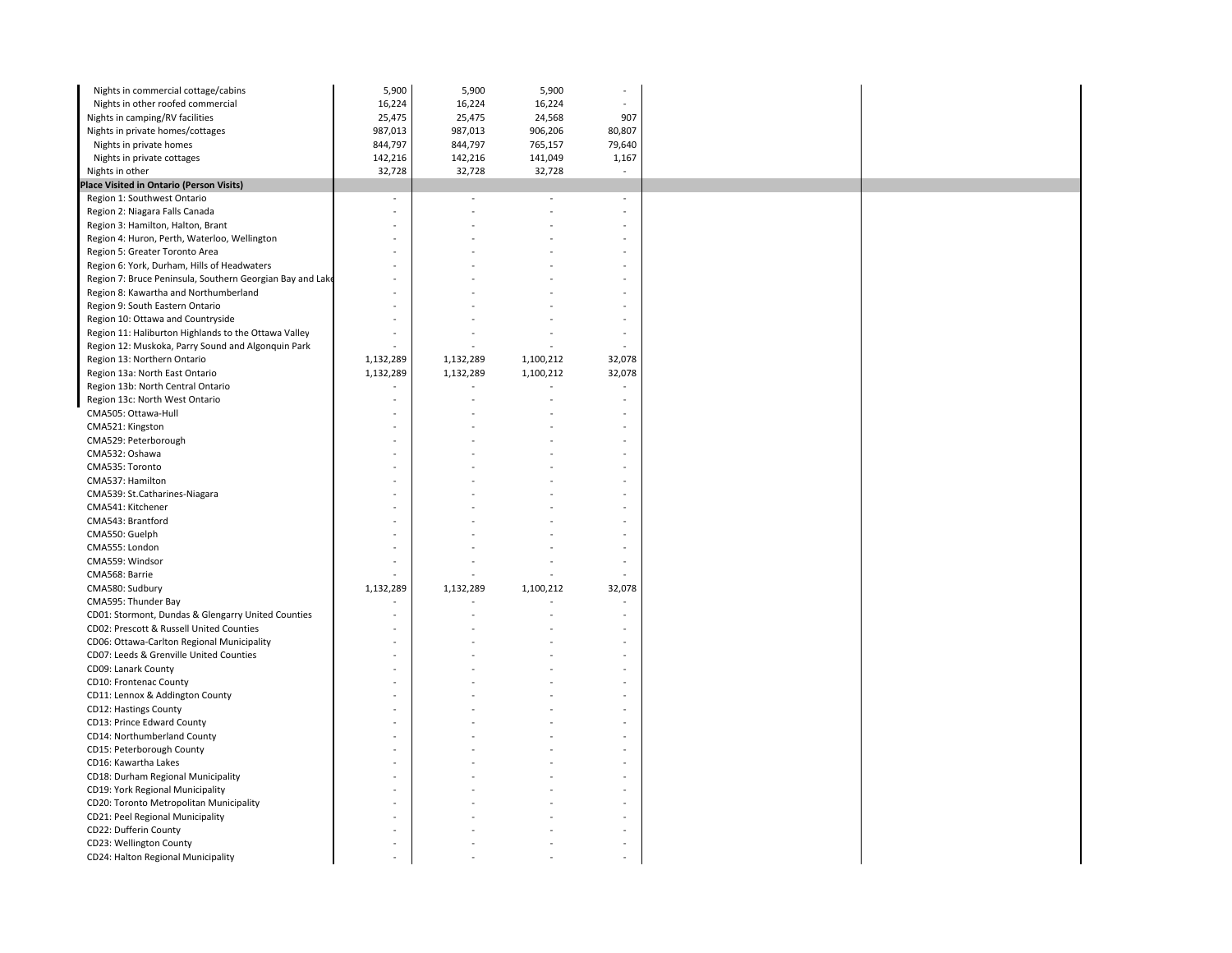| CD25: Hamilton-Wentworth Regional Municipality |                  |                  |                  |                 |
|------------------------------------------------|------------------|------------------|------------------|-----------------|
| CD26: Niagara Regional Municipality            |                  |                  |                  |                 |
| CD28: Haldimand-Norfolk Regional Municipality  |                  |                  |                  |                 |
| CD29: Brant County                             |                  |                  |                  |                 |
| CD30: Waterloo Regional Municipality           |                  |                  |                  |                 |
|                                                |                  |                  |                  |                 |
| CD31: Perth County                             |                  |                  |                  |                 |
| CD32: Oxford County                            |                  |                  |                  |                 |
| CD34: Elgin County                             |                  |                  |                  |                 |
| CD36: Kent County                              |                  |                  |                  |                 |
| CD37: Essex County                             |                  |                  |                  |                 |
| CD38: Lambton County                           |                  |                  |                  |                 |
| CD39: Middlesex County                         |                  |                  |                  |                 |
| CD40: Huron County                             |                  |                  |                  |                 |
| CD41: Bruce County                             |                  |                  |                  |                 |
| CD42: Grey County                              |                  |                  |                  |                 |
| CD43: Simcoe County                            |                  |                  |                  |                 |
| CD44: Muskoka District Municipality            |                  |                  |                  |                 |
| CD46: Haliburton County                        |                  |                  |                  |                 |
| CD47: Renfrew County                           |                  |                  |                  |                 |
| <b>CD48: Nipissing District</b>                |                  |                  |                  |                 |
| CD49: Parry Sound District                     |                  |                  |                  |                 |
| CD51: Manitoulin District                      |                  |                  |                  |                 |
| CD52: Sudbury District                         |                  |                  |                  |                 |
| CD53: Sudbury Regional Municipality            | 1,132,289        | 1,132,289        | 1,100,212        | 32,078          |
| CD54: Timiskaming District                     |                  |                  |                  |                 |
| CD56: Cochrane District                        |                  |                  |                  |                 |
| CD57: Algoma District                          |                  |                  |                  |                 |
| CD58: Thunder Bay District                     |                  |                  |                  |                 |
| CD59: Rainy River District                     |                  |                  |                  |                 |
| CD60: Kenora District                          |                  |                  |                  | $\sim$          |
| <b>Activities Participated (Person Visits)</b> |                  |                  |                  |                 |
| Festivals/Fairs                                | 8,187            | 8,187            | 7,505            | 682             |
| <b>Cultural Performances</b>                   | 15,742           | 15,742           |                  |                 |
|                                                |                  |                  | 11,143           | 4,599           |
| Museums/Art Galleries                          |                  |                  |                  |                 |
|                                                | 43,990           | 43,990           | 38,951           | 5,039           |
| Zoos/Aquariums                                 | 3,659            | 3,659            | 3,451            | 208             |
| Sports Events                                  | 11,756           | 11,756           | 10,453           | 1,303           |
| Casinos                                        | 4,916            | 4,916            | 3,200            | 1,716           |
| Theme Parks                                    | 14,839           | 14,839           | 1,921            | 12,918          |
| National/Provincial Nature Parks               | 44,036           | 44,036           | 42,066           | 1,970           |
| <b>Historic Sites</b>                          | 17,490           | 17,490           | 13,873           | 3,618           |
| Sightseeing                                    | 14,963           | 14,963           | 14,431           | 532             |
| Indigenous                                     | 3,799            | 3,799            | 3,138            | 661             |
|                                                |                  | 316,257          | 311,085          | 5,171           |
| Visit Friends or Relatives                     | 316,257          |                  |                  |                 |
| Shopping                                       | 109,730          | 109,730          | 105,595          | 4,134           |
| Movies                                         | 22,277           | 22,277           | 21,953           | 325             |
| Restaurant or bar                              | 34,291           | 34,291           | 30,373           | 3,918<br>$\sim$ |
| Medical/Dental appointment                     | 41,015           | 41,015           | 41,015           |                 |
| <b>Business Meeting/Conference/Seminar</b>     | 25,457           | 25,457           | 25,457           |                 |
| Any Outdoor/Sports Activity                    | 305,606          | 305,606          | 287,213          | 18,393          |
| Play a sport                                   | 51,397           | 51,397           | 38,331           | 13,066          |
| Boating                                        | 40,916           | 40,916           | 39,632           | 1,283           |
| Canoeing                                       | 13,632           | 13,632           | 12,659           | 974             |
| Golfing                                        | 10,338           | 10,338           | 9,100            | 1,239           |
| Fishing                                        | 45,883           | 45,883           | 44,831           | 1,052           |
| Hunting                                        | 19,676           | 19,676           | 19,676           |                 |
| Skiing/Snowboarding                            | 5,985            | 5,985            | 5,985            |                 |
| Cross-country Skiing                           | 20,170<br>10,721 | 20,170<br>10,721 | 20,170<br>10,721 | $\sim$          |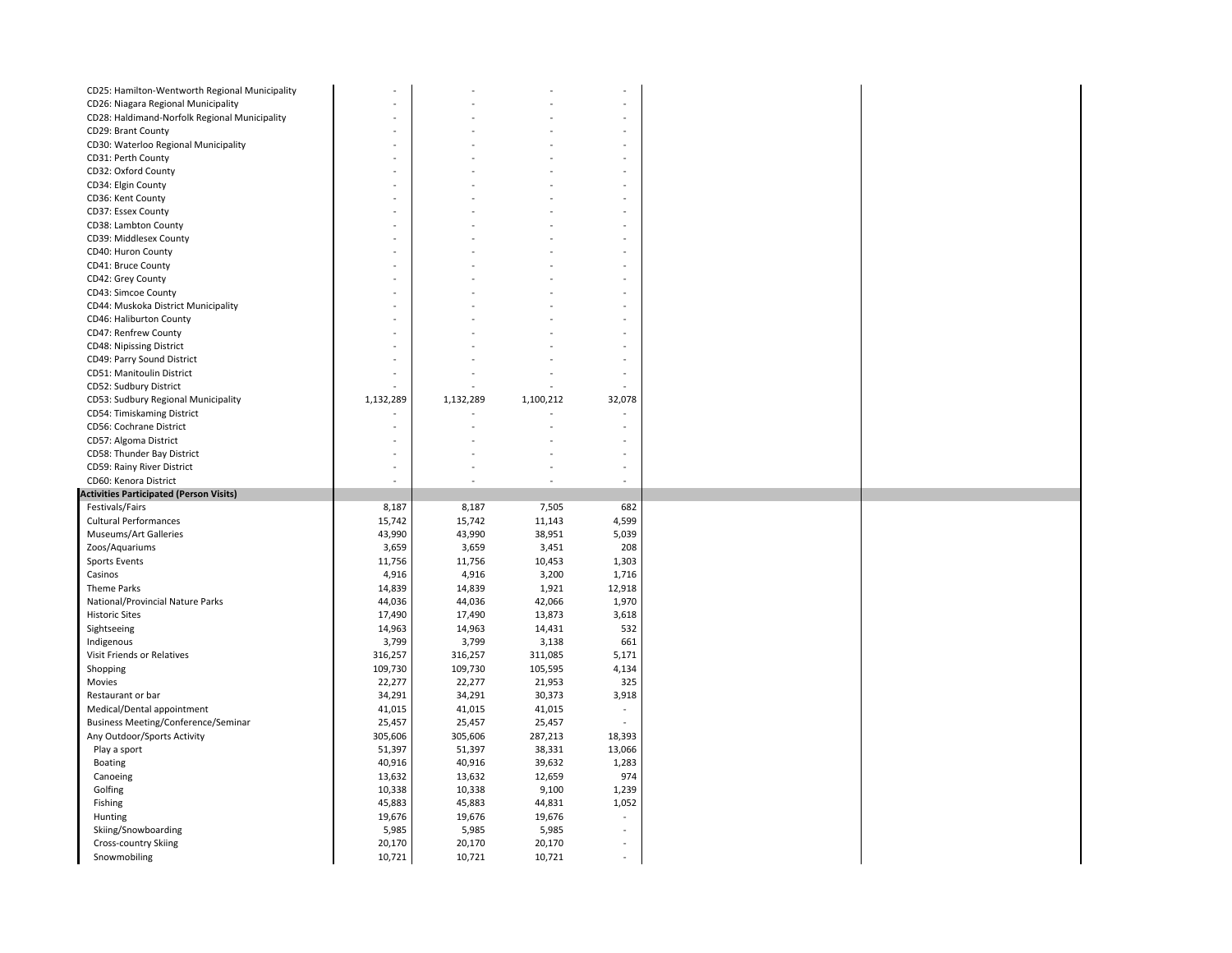| <b>ATV</b>                                            | 16,719         | 16,719      | 16,491      | 228        |  |
|-------------------------------------------------------|----------------|-------------|-------------|------------|--|
| Cycling                                               | 3,050          | 3,050       | 1,897       | 1,153      |  |
|                                                       |                |             |             |            |  |
| Hiking                                                | 129,214        | 129,214     | 127,050     | 2,164      |  |
| Camping                                               | 27,204         | 27,204      | 25,777      | 1,427      |  |
| Visit a beach                                         | 37,872         | 37,872      | 36,023      | 1,849      |  |
| Wildlife/Bird watching                                | 22,967         | 22,967      | 22,513      | 454        |  |
| <b>Household/Party Size and Composition</b>           |                |             |             |            |  |
| Total household/party visits                          | 851,862        | 851,862     | 825,348     | 26,514     |  |
| 1 person (Party Visits)                               | 328,108        | 328,108     | 324,426     | 3,683      |  |
| 2 persons (Party Visits)                              | 332,232        | 332,232     | 325,112     | 7,120      |  |
| 3 or more persons (Party Visits)                      | 191,522        | 191,522     | 175,810     | 15,711     |  |
| Average party size                                    | 2.1            | 2.1         | 2.1         | 2.6        |  |
| Average party size with adult(s) only                 | 1.9            | 1.9         | 1.9         | 2.6        |  |
| Average party size with children                      | 2.1            | 2.1         | 2.1         | 2.6        |  |
| Party with children (%)                               | 16%            | 16%         | 16%         | 3%         |  |
| Age of Adult Visitor [18+] (Person Visits)            |                |             |             |            |  |
| 18 - 24 years old                                     | 107,091        | 107,091     | 107,091     |            |  |
| 25 - 34 years old                                     | 154,482        | 154,482     | 135,184     | 19,298     |  |
| 35 - 44 years old                                     | 247,675        | 247,675     | 246,026     | 1,649      |  |
| 45 - 54 years old                                     | 226,818        | 226,818     | 223,482     | 3,337      |  |
| 55 - 64 years old                                     | 184,396        | 184,396     | 179,867     | 4,528      |  |
| 65+ years old                                         | 211,828        | 211,828     | 208,562     | 3,266      |  |
| Age not stated                                        |                | $\sim$      |             |            |  |
| Average age                                           | 47.3           | 47.3        | 47.5        | 40.4       |  |
|                                                       |                |             |             |            |  |
| <b>Gender of Adult Visitors (Person Visits)</b>       |                |             |             |            |  |
| Male                                                  | 568,185        | 568,185     | 547,777     | 20,408     |  |
| Female                                                | 564,105        | 564,105     | 552,435     | 11,670     |  |
| Gender not stated                                     | $\blacksquare$ | N/A         | N/A         | N/A        |  |
| <b>Education Level of Respondents (Person Visits)</b> |                |             |             |            |  |
| Less than high school graduation certificate          | 97,203         | 97,203      | 94,890      | 2,314      |  |
| High school graduation certificate only               | 211,156        | 211,156     | 208,746     | 2,410      |  |
| Some post-secondary certificate or diploma            | 558,647        | 558,647     | 551,878     | 6,770      |  |
| University degree (Bachelor's, Master's or PhD)       | 265,283        | 265,283     | 244,698     | 20,584     |  |
| Household Income of Respondents (Person Visits)       |                |             |             |            |  |
| Less than $$50,000$                                   | 199,380        | 199,380     | 184,773     | 14,608     |  |
| \$50,000 to less than \$75,000                        | 105,295        | 105,295     | 103,368     | 1,927      |  |
| \$75,000 to less than \$100,000                       | 230,061        | 230,061     | 221,940     | 8,121      |  |
| \$100,000 and over                                    | 457,392        | 457,392     | 451,036     | 6,356      |  |
| Not Stated                                            | 140,161        | 140,161     | 139,095     | 1,066      |  |
| Visitor Spending in Region                            |                |             |             |            |  |
| <b>Total Visitor Spending</b>                         | 163,946,896    | 163,946,896 | 153,885,445 | 10,061,451 |  |
| Overnight Visitor Spending                            | 100,105,003    | 100,105,003 | 90,816,629  | 9,288,374  |  |
| Same-Day Visitor Spending                             | 63,841,893     | 63,841,893  | 63,068,816  | 773,077    |  |
| Average Visitor Spending in Region                    |                |             |             |            |  |
| Average per person visit                              | 145            | 145         | 140         | 314        |  |
| Average per person per overnight visit                | 204            | 204         | 197         | 316        |  |
| Average per person per night                          | 71             | 71          | 69          | 93         |  |
| Average per person per same-day visit                 | 99             | 99          | 99          | 285        |  |
| Average per household parties visit                   | 192            | 192         | 186         | 379        |  |
| <b>Itemized Visitor Spending in Region</b>            |                |             |             |            |  |
| <b>Total Visitor Spending</b>                         | 163,946,896    | 163,946,896 | 153,885,445 | 10,061,451 |  |
| <b>Transport (Total)</b>                              | 38,978,797     | 38,978,797  | 35,017,500  | 3,961,297  |  |
| Public Transport                                      | 3,890,061      | 3,890,061   | 2,410,854   | 1,479,206  |  |
| Canadian Fares                                        |                |             |             |            |  |
|                                                       |                | N/A         | N/A         | N/A        |  |
| Other Public Transport                                | 3,890,061      | 3,890,061   | 2,410,854   | 1,479,206  |  |
| Vehicle Rental                                        | 663,254        | 663,254     | 27,051      | 636,203    |  |
| <b>Vehicle Operations</b>                             | 33,675,817     | 33,675,817  | 31,835,895  | 1,839,922  |  |
| Local Transport                                       | 749,665        | 749,665     | 743,700     | 5,966      |  |